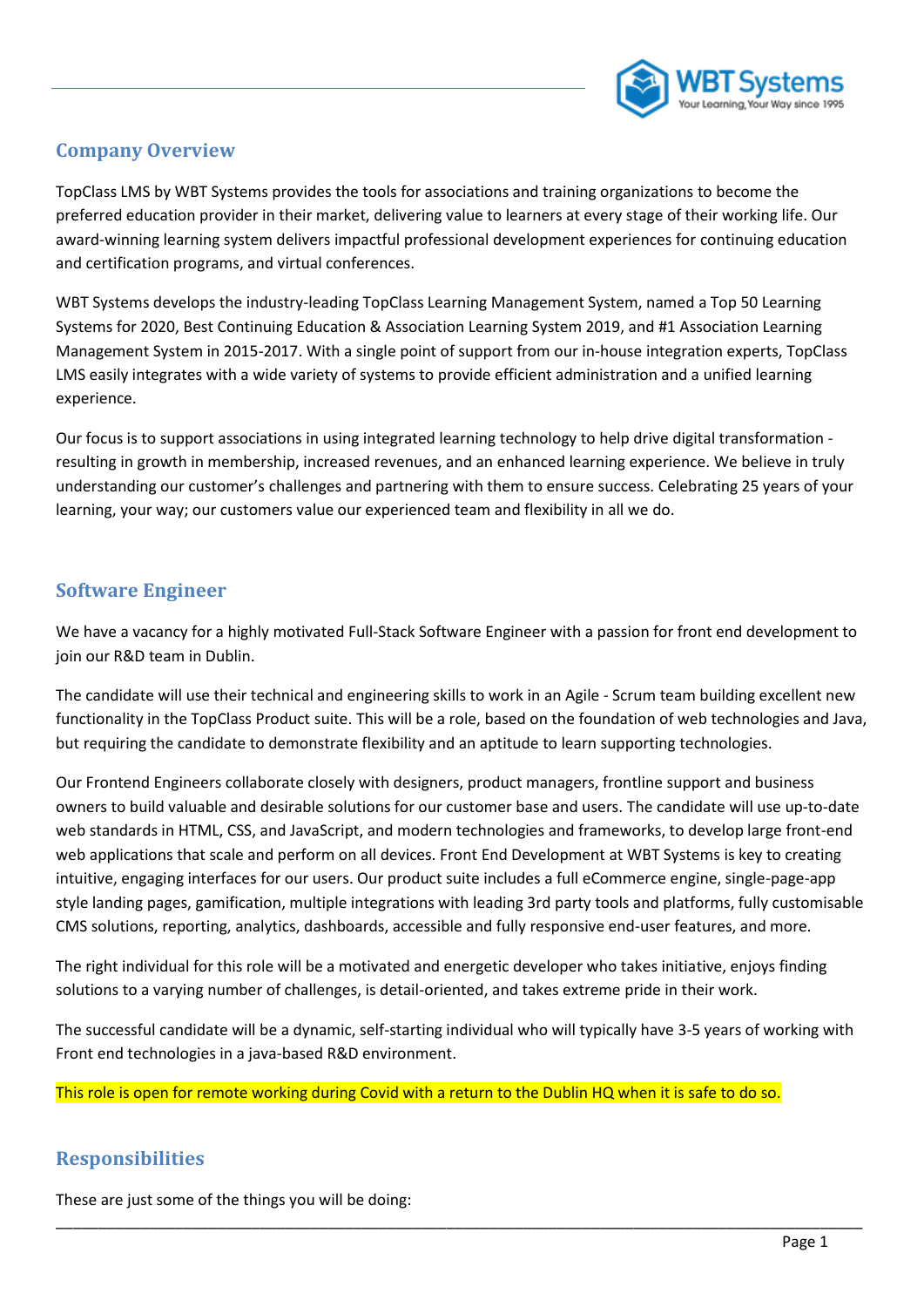

- Design and develop new functionality for TopClass
- Write well designed, testable, efficient code
- Supporting and troubleshooting product issues
- Liaise with internal staff to assist with knowledge transfers to the wider WBT team
- Write and maintain appropriate documentation
- Contribute to the continuous improvement in the TopClass product suite through continuous review, refactoring, etc.
- Recommend enhancements to existing processes and tools to improve productivity.

## **Essential Skills & Experience**

- Motivated, enthusiastic individual with ability to work on own initiative
- In-debt knowledge of web technologies including HTML, JavaScript, jQuery, XML, CSS, AJAX
- Proven work experience in Java development
- Proficient in working with GIT
- Working knowledge of continuous integration tools: Maven, Nexus and Jenkins
- Proven work experience with Eclipse IDE
- Team player with excellent communication and interpersonal skills
- Attention to quality and detail

#### **Desirable Experience and Skills**

- Knowledge of the following an advantage:
	- o Experience with Test Driven development
	- o Familiar with MVC frameworks (e.g. Angular, Ember, React etc.)
	- o Familiar with Front-End testing frameworks (e.g. JEST, Cypress, Selenium)

\_\_\_\_\_\_\_\_\_\_\_\_\_\_\_\_\_\_\_\_\_\_\_\_\_\_\_\_\_\_\_\_\_\_\_\_\_\_\_\_\_\_\_\_\_\_\_\_\_\_\_\_\_\_\_\_\_\_\_\_\_\_\_\_\_\_\_\_\_\_\_\_\_\_\_\_\_\_\_\_\_\_\_\_\_\_\_\_\_\_\_\_\_\_\_

- o Experience with relational databases and SQL
- o Familiar with Accessibility WCAG2.0+ standards

#### **Education, Qualifications, Experience**

- B.S. degree in Computer Science, engineering or equivalent experience
- Fluent in English
- Great verbal and written communication skills
- Positive attitude and demeanour
- Enthusiastic when embracing new challenges
- Able to multi-task and prioritize (good time-management skills)
- Ability to listen patiently and learn from others
- Adaptable and flexible when new tasks or projects are given

#### **Terms**

Permanent, Full time